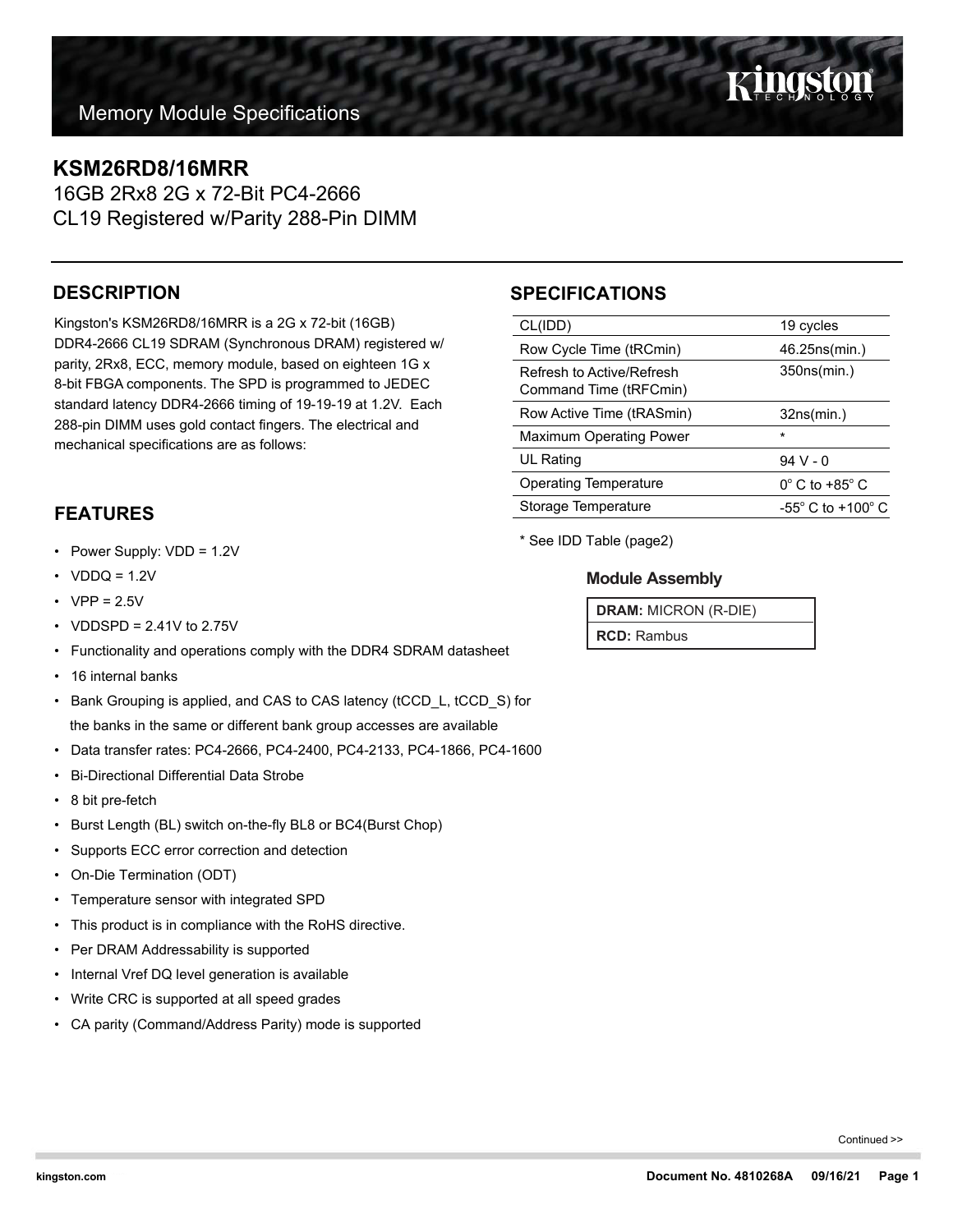# **IDD Specifications**

| Symbol                   | 2666 | Units |
|--------------------------|------|-------|
| <b>I</b> <sub>DD0</sub>  | 738  | mA    |
| I <sub>PP0</sub>         | 54   | mA    |
| $I_{DD1}$                | 801  | mA    |
| I <sub>DD2N</sub>        | 648  | mA    |
| <b>I</b> DD2NT           | 675  | mA    |
| $I_{DD2P}$               | 540  | mA    |
| I <sub>DD2Q</sub>        | 612  | mA    |
| <b>I</b> <sub>DD3N</sub> | 702  | mA    |
| <b>I</b> PP3N            | 54   | mA    |
| <b>I</b> <sub>DD3P</sub> | 558  | mA    |
| <b>I</b> <sub>DD4R</sub> | 1287 | mA    |
| <b>I</b> <sub>DD4W</sub> | 1161 | mA    |
| <b>I</b> <sub>DD5R</sub> | 747  | mA    |
| <b>I</b> <sub>PP5R</sub> | 63   | mA    |
| <b>I</b> <sub>DD6N</sub> | 576  | mA    |
| <b>I</b> <sub>DD6E</sub> | 936  | mA    |
| <b>I</b> <sub>DD6R</sub> | 342  | mA    |
| <b>I</b> <sub>DD6A</sub> | 144  | mA    |
| <b>I</b> <sub>DD6A</sub> | 342  | mA    |
| <b>I</b> <sub>DD6A</sub> | 522  | mA    |
| <b>I</b> <sub>DD6A</sub> | 936  | mA    |
| $I_{PP6X}$               | 90   | mA    |
| <b>I</b> <sub>DD7</sub>  | 1647 | mA    |
| l <sub>PP7</sub>         | 144  | mA    |
| l <sub>DD8</sub>         | 432  | mA    |